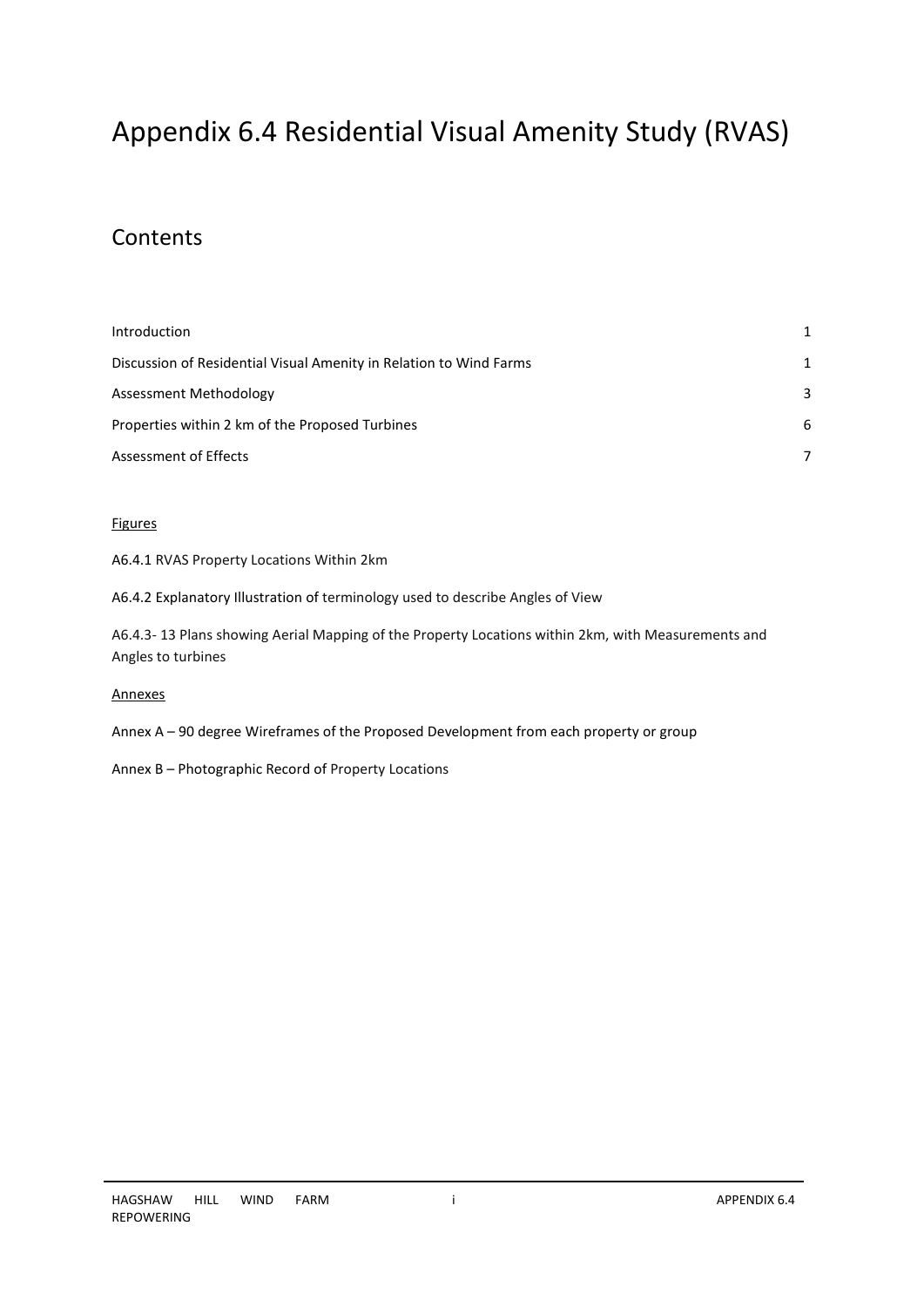This page is intentionally blank.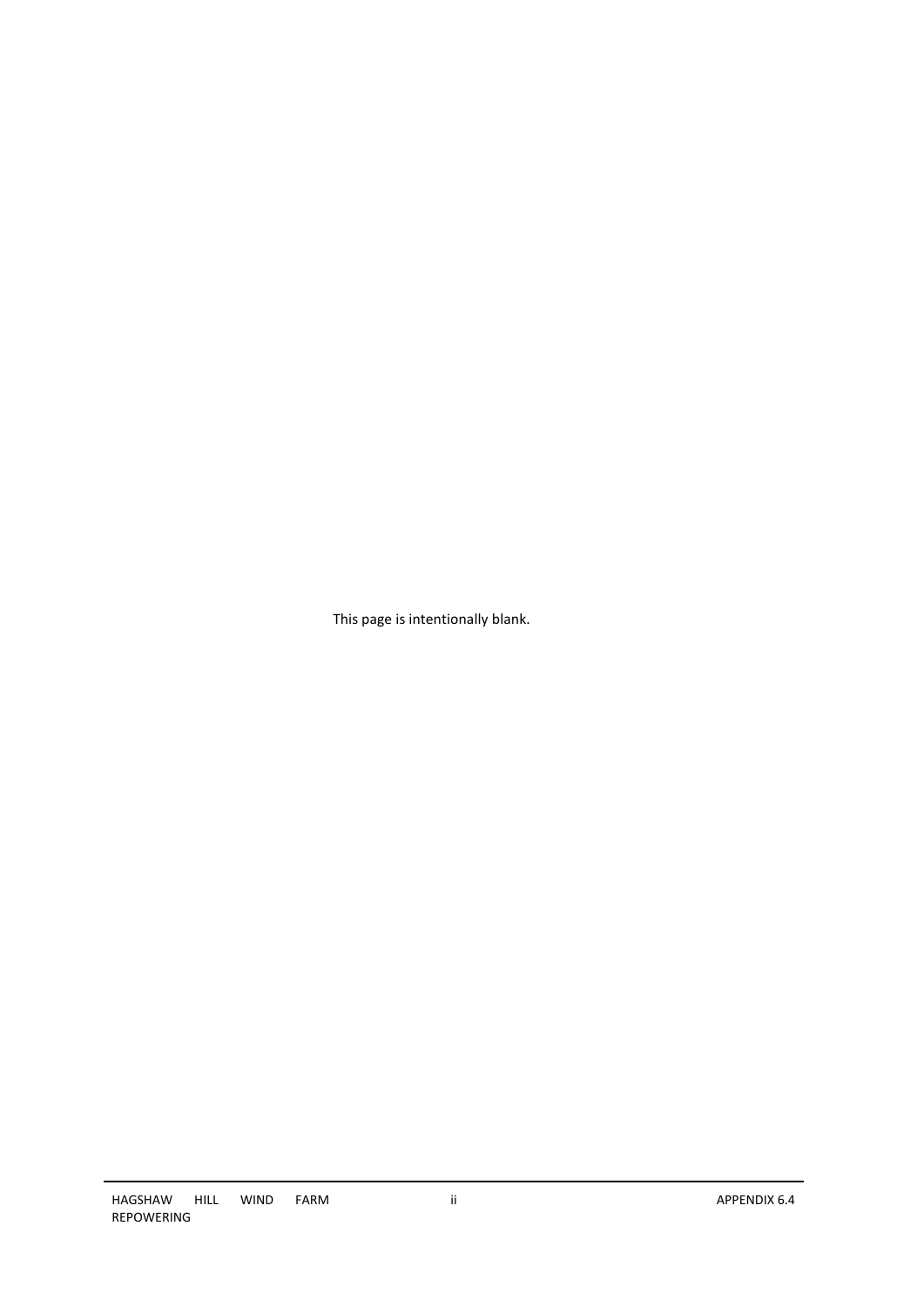# APPENDIX 6.4 Residential Visual Amenity Study (RVAS)

# <span id="page-2-0"></span>*Introduction*

- 1. This appendix to the LVIA presents a detailed Residential Visual Amenity Study (RVAS) of the Proposed Development. It considers the potential visual effects of the Proposed Development experienced by residents of the nearest properties to the site (i.e. within 2 km of the proposed turbines locations). The RVAS identifies if any of these residents would experience a significant effect on any view from their property (the dwelling or its curtilage) during the operational period of the Proposed Development, and specifically details which views would be affected.
- 2. It is important to stress that this appendix solely considers the visual component of residential amenity and that any consideration of residential amenity in the broader sense must also take account of any noise and shadow flicker effects, which are addressed elsewhere within the Environmental Impact Assessment Report (EIA Report) (Chapters 9 and 15 respectively). Therefore, this RVAS does not comment on the acceptability of the Proposed Development: it does however provide a reasoned professional opinion on the likely visual effect on living conditions of the nearest residents.
- 3. It should be noted that this study is limited to a consideration of the potential visual impacts that residents might experience within their property, i.e. their dwelling and its curtilage. It is acknowledged that the occupiers of most dwellings experience the wider landscape in passing on a regular basis as they go about their day to day activities and that the components of this wider landscape also influence their broader sense of amenity. Residents of certain properties considered within this RVAS would most likely have views of the Proposed Development on a regular basis as they leave and approach their properties through the wider landscape.
- 4. It was beyond the scope of this study to determine trends in the day to day activities of the residents in the study area, or to define the features and qualities of the surrounding landscape which influence residents' broader amenity. Whilst not discounting this issue, based on previous wind farm appeal decisions, it appears that greatest weight is usually given to impacts on views from the dwelling itself and its curtilage, as these impacts are likely to have the greatest influence on living conditions. Beyond their property, residents are considered to experience visual effects as users of local roads, footpaths etc. These effects are assessed as such within the main Landscape and Visual Chapter.

# <span id="page-2-1"></span>*Discussion of Residential Visual Amenity in Relation to Wind Farms*

- 5. It is a long-held planning principle that there is no right to a view. However, it has been established through several previous wind farm appeal decisions that in certain circumstances wind turbines can have an overbearing, overwhelming or oppressive effect on residential visual amenity such that a property would become widely regarded to be an unattractive place in which to live. In these circumstances wind turbines can have a detrimental effect on living conditions which may not be in the public interest.
- 6. In Scotland, potentially due to the settlement pattern and encouragement towards wind farm developments in less populated areas, issues relating to wind farms and residential properties have not been as prominent as elsewhere in the UK. However, with the considered "exhaustion" of many of the most suitable wind farm sites, this issue is becoming increasingly relevant.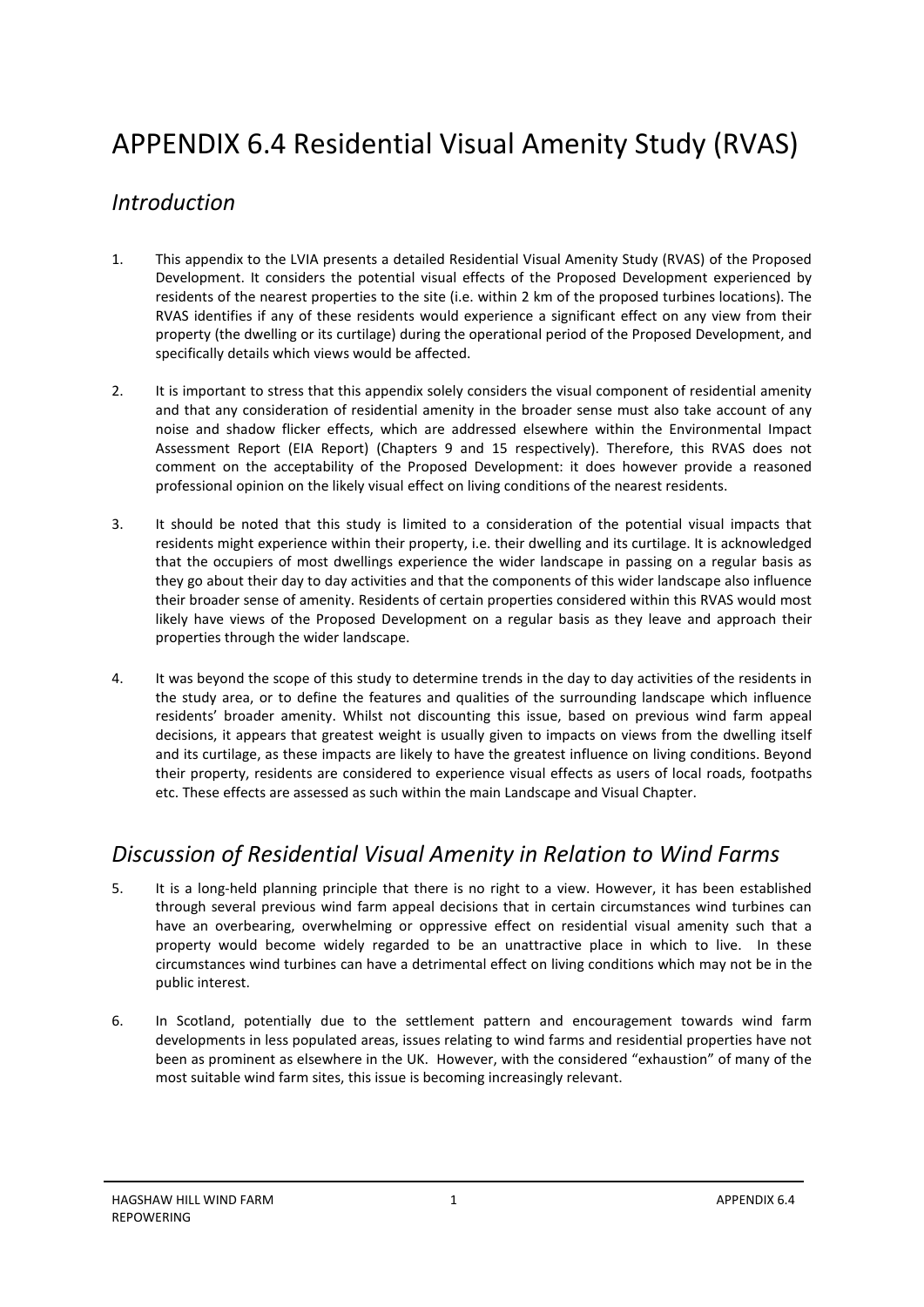- 7. While the "Lavender Test" is not enshrined in any planning guidance in England or Wales, it has become a useful approach by inspectors there. Similarly, there is no reference to such a test in Scottish policy. Equally, there is no general practice in Scotland of describing other Reporters' decisions in creating "tests". The approach in Scotland is to identify factors which are not described as a "test", and these factors have to be applied based on the particular circumstances of the case.
- 8. In his report on the St John's Hill wind farm in Aberdeenshire, the Reporter, Malcolm Mahony, noted that there were 106 properties located within 1km of the nearest turbines, and concluded:

*"Because views from within the site and from outside it tends to be of a panoramic nature, the windfarm, even though it spreads over a length of some 3km, would occupy only a restricted part of those views and not dominate them."*

9. With regard to visual impacts from residential properties he stated:

*"I have looked carefully at the visual impact of the scheme from individual properties in the vicinity and I am not persuaded that it is unacceptable due to the factors which I have already outlined." (APP/2004/4666)*

- 10. In the Achany decision in Highland, the Reporter, Janet McNair, stated that although a significant impact on the residential amenity of residential properties may be experienced *"Deciding whether these impacts are significantly detrimental is a matter of judgement"* and she went on to state that although the properties in question were located within 3km of the proposed *development "the turbines would be far enough away from houses not to be overbearing or dominant"* concluding that *"the appeal proposal would have a significant impact on some views from some properties. However, significant impacts are not necessarily unacceptable and I conclude that its impacts on residential amenity overall would not be significantly detrimental." (PPA/270/438)*
- 11. The Scottish Ministers' decision letter for Afton wind farm contains the following statement:

*"With regards to impacts on residential properties, Ministers agree with the assessment in the ES and subsequent SEI3 and consider that that the Development would not result in any overbearing visual effects on residential amenity to a degree that any property might be considered an unattractive place in which to live."* 

- 12. This decision letter of the Scottish Ministers has a higher status than an individual Reporter's decision and represents a position of government rather than an individual Reporter.
- 13. The application for the Harelaw Renewable Energy Park was another Section 36 application. Although it was refused, the Reporter at paragraph 8.51 made the following statement:

*"I have used 'locations' rather than 'properties' in the preceding paragraph because I note from the Residential Visual Assessment and also from information provided by Mr and Mrs McGeoch's landscape consultant that some locations contain more than one property. These are 42 East Hareshaw – three, 55 Pebblebank – two, 64 Corsehouse Farm – two and 36 not named – a terrace, number unknown. Furthermore, in the assessment of whether there would be a significant impact the Residential Visual Assessment includes as 'significant' properties that are lived in by people who are financially involved in the proposed development (16 Townhead of Floak, 18 Mid Floak, 66 Driffenbeg, 75 Gabroc Hill). I have disregarded properties which have a financial involvement, as I consider residents in those properties would be willing to suffer a diminution in their residential amenity because of the financial benefit they would gain."*

14. Again, this report was adopted by the Scottish Ministers.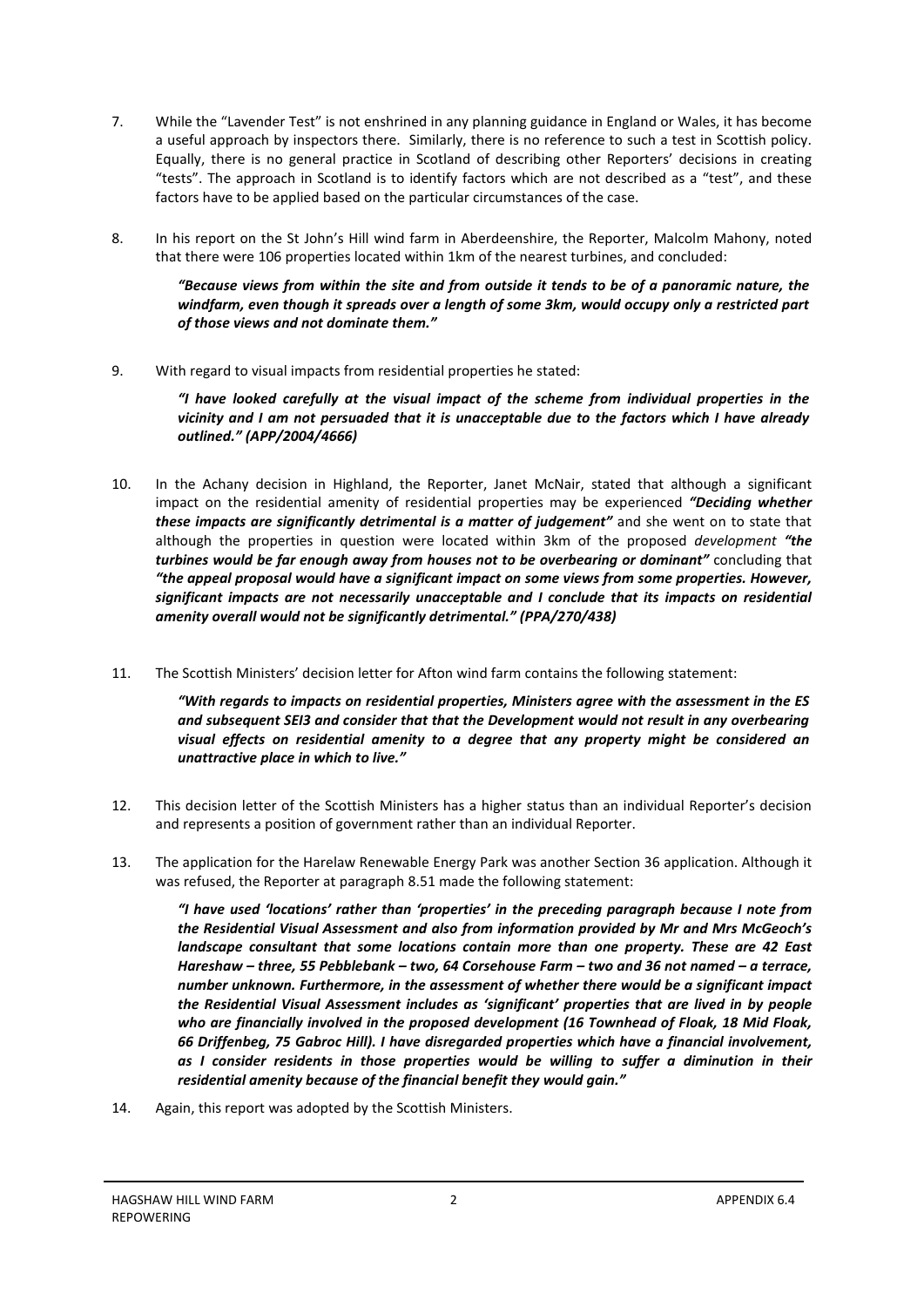15. More recently, in August 2018, in relation to the proposed Lurgiescleuch Wind Farm near Hawick, a reporter stated the following in allowing the appeal for 7 turbines up to 149.9m to blade tip:

*"Whilst planning law is not intended to protect the view from individual properties, it is generally accepted that it would not be in the public interest for a development to create unacceptable living conditions at a dwelling. Various tests have been applied in these circumstances, but my attention has been drawn, in particular, to that accepted by the Scottish Ministers with regard to their decision on a section 36 application at Afton Wind Farm in East Ayrshire in 2014. Here the Ministers considered whether the development would result in "overbearing visual effects on residential amenity to a degree that any property might be considered an unattractive place in which to live." With this test in mind, I have looked at those dwellings within two kilometres of the appeal site, other than those which would have limited or no visibility of the turbines... I am satisfied that the appeal proposal would not result in a situation where the above test would be failed at any of those properties".*

# <span id="page-4-0"></span>*Assessment Methodology*

- 16. There is no specific guidance for the production of residential visual amenity studies. The study has therefore been undertaken using a methodology developed by Pegasus Group under the overarching guidelines for LVIA namely *The Guidelines for Landscape and Visual Impact Assessment, 3rd Edition* (2013) Landscape Institute and the Institute for Environmental Management and Assessment.
- 17. In accordance with the above guidelines, and in common with the assessment criteria presented at Appendix 6.1 of the LVIA, the level of visual effect experienced in any given view is ascertained by considering in tandem the sensitivity of the baseline visual receptor and magnitude of change in the view as a result of the Proposed Development. Professional judgement is then employed to determine whether the effect is significant or not, although this is still based within a recognised framework in line with existing LVIA guidance.
- 18. The LVIA assessment criteria used by Pegasus Group acknowledges that different receptor groups (e.g. residents, users of public rights of way, people at their place of work) have varying degrees of sensitivity to change in the view. It is generally accepted that residents are of high sensitivity to change in their view. However, this is an over simplification of a more complex issue as residents are generally considered to be more sensitive to changes in the views from certain rooms such as the primary day time living rooms (e.g. lounge, dining room, kitchen or conservatory) than rooms such as bedrooms, bathrooms or utility rooms. Similarly, residents are usually more sensitive to changes in the view from certain parts of their garden or curtilage than others.
- 19. For the purposes of this residential visual amenity study the sensitivity of residential receptors is further clarified as follows:

### **Low Sensitivity**

- **U** Views from utility rooms, bathrooms etc.
- Views from parts of a curtilage with a purely functional purpose (e.g. storage areas, parking areas) and land worked as part of a business.

### **Medium Sensitivity**

Views from hallways, stairwells, bedrooms and study/office rooms.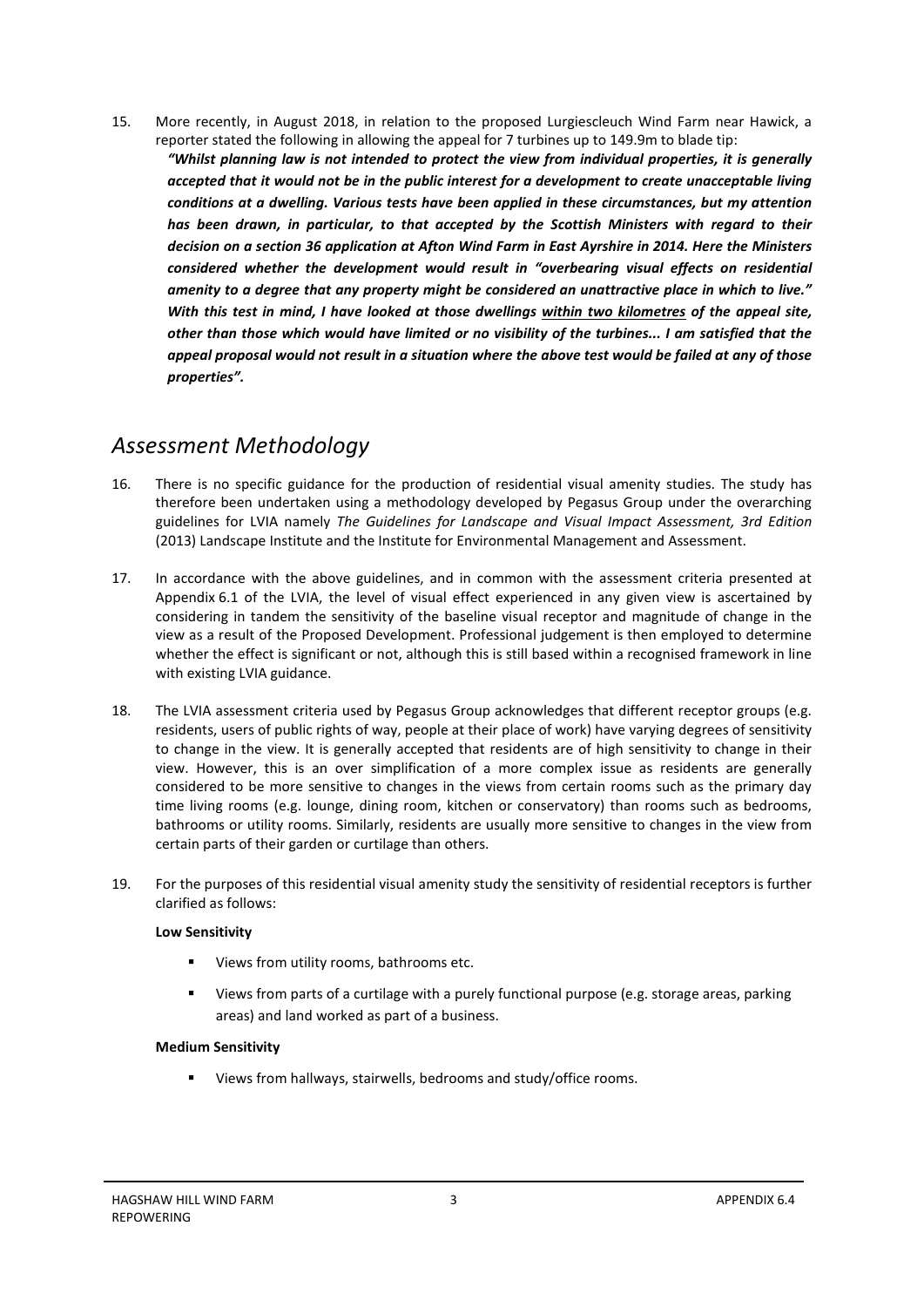Views from part of a curtilage used less frequently (e.g. distant parts of a large garden) or where the activity is focussed on a gardening activity rather than its surroundings (e.g. vegetable plots).

## **High Sensitivity**

- Views from primary living rooms of a property such as a lounge, dining room, kitchen or conservatory.
- Views from heavily frequented parts of a garden where an appreciation of the surroundings is fundamental to an enjoyment of the space (e.g. patio, seating areas, lawn areas immediately surrounding a house).
- 20. The LVIA assessment criteria presented in Appendix 6.1 of the LVIA acknowledges that certain visual receptors may also be regarded to be of very high or very low sensitivity to change in outlook. However, in this RVAS it is considered that residential receptors are never deemed as being of very high nor very low sensitivity irrespective of their location within their property or its curtilage.
- 21. Visual impacts are caused by the introduction of new elements into the views of a landscape or the removal of elements in the existing view.
- 22. Professional judgement, justified and clearly set out, has been used to determine the magnitude of change using the following criteria as guidance only:

### **Very Low Magnitude of Change**

No change or negligible change in views:

### **Low Magnitude of Change**

**Some change in the view that is not prominent but visible to some visual receptors;** 

#### **Medium Magnitude of Change**

**Some change in the view that is clearly notable in the view and forms an easily identifiable** component in the view;

#### **High Magnitude of Change**

 A major change in the view that is highly prominent and has a strong influence on the overall view;

### **Very High Magnitude of Change**

- A change in the view that has a dominating or overbearing influence on the overall view.
- 23. In general, the magnitude of visual change on residential properties is likely to be greater with closer proximity to the turbines. However, distance from the nearest proposed turbine is only one of the factors that needs to be taken into account when determining the magnitude of visual change on any given view from a residential property. Other modifying factors include:
	- Whether the view of the turbines is in a direct or oblique angle from the primary orientation of the view (as explained illustratively in Figure A6.4.2);
	- The extent to which the view is obstructed or filtered by vegetation, landform or built structures;
	- The extent to which the current view is influenced by existing built structures (e.g. buildings, roads, pylons);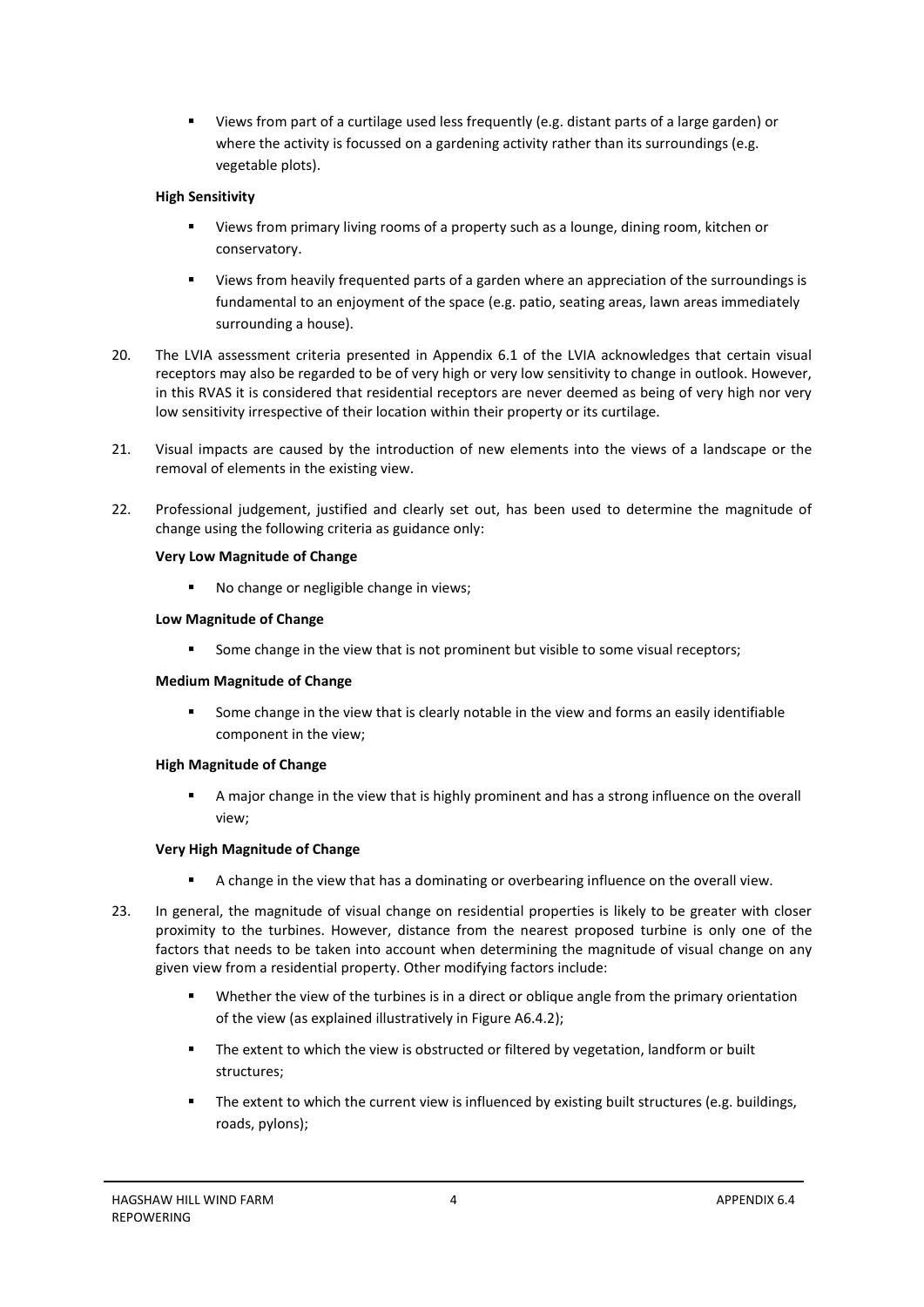- **The difference in elevation between the property and the base of the nearest turbine;**
- The horizontal and vertical field of view which is occupied by turbines;
- The spacing or relative clustering of the turbines in the view:
- The scale and openness of the receiving landscape; and
- **The availability of other features in the view, which provide a comparison of scale and** perspective.
- 24. As previously indicated, the level of the visual effect experienced in any given view is determined by considering in tandem the sensitivity of the view with the magnitude of change. In this RVAS, a professional judgement is then provided as to whether the level of effect identified is significant or not.
- 25. The level of effect is described as either '**major'**, '**major**/**moderate'**, '**moderate'**, '**moderate**/**minor'**, '**minor'** or '**minor**/**no effect**'. 'No effect' may be recorded where the effect is negligible.
- 26. In this RVAS, those effects described as major, major/moderate and in some cases moderate, are identified as 'significant' effects as required by the *Electricity Works (Environmental Impact Assessment) Regulations 2017*.
- 27. The assessment presented within this RVAS is based on information Pegasus has been able to gather from aerial photographs and from publicly accessible locations in the surrounding landscape.
- 28. For each property, or group of properties, within 2 km, the following information was gathered through a combination of desk study and site visits:
	- Name of property;
	- Approximate grid reference of property;
	- General direction of views from the property to the nearest turbine;
	- **•** Distance from the house to the turbines;
	- Elevation of property (AOD);
	- **Elevation at base of the nearest turbine to the property (AOD);**
	- Number of floors within the property;
	- **•** Orientation of the main elevations of the property;
	- Angle of the turbines in the view from each facade or part of the curtilage with a view of the development (as explained illustratively in Annex 1);
	- A record of any intervening obstructions (e.g. screening from vegetation, landform or built structures);
	- A record of any built structures which influence the outlook;
	- A record of any other features in the foreground view which provide a comparison of scale; and
	- The availability of other views from the property that are not affected by the development.
- 29. Where a distance between a residential property and a turbine is provided in the RVAS, the figure given is an approximate measurement between the centre point of the turbine tower and the closest part of the building in question, and not the closest part of the curtilage, which in many cases would be difficult to define.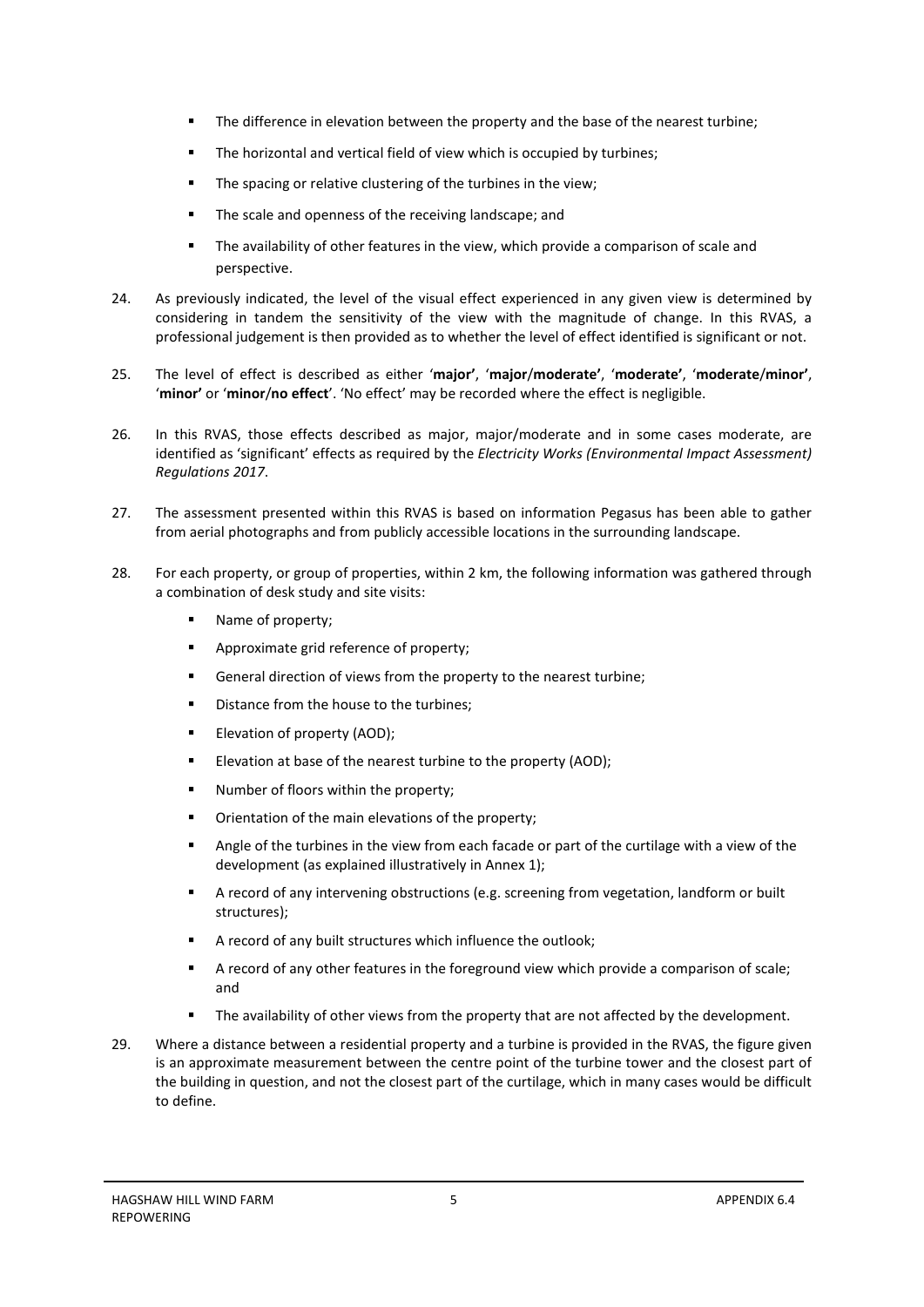- 30. Defining the limits of private gardens can be subjective, and considering the view from all corners of any individual garden is not possible. Therefore, this assessment records what is considered to be the worst-case scenario from gardens. Where a property is set back from the public road along an access track that extends beyond the curtilage of the property, views on approach and departure from the property are also assessed.
- 31. In the case of each property, once the potential for significant visual effects to arise has been considered, an overall judgement has been reached about whether the residents of the property would experience such an overbearing effect on visual amenity that the property would be regarded to be an unattractive place to live when considered 'in the round'.
- 32. When considering the overall effect of the development on the visual amenity of residents of any given property 'in the round' it is also necessary to take into account the availability of other views from the property which would not be affected by the Proposed Development.

# <span id="page-7-0"></span>*Properties within 2km of the Proposed Turbines*

33. Table A6.4.1 below identifies the residential properties which lie within 2km of the proposed turbine locations of the Proposed Development, or in some cases just over 2km, where the properties lies close to the detailed study area boundary. Each of the properties or property groups has been assigned a property reference number as indicated in Table A6.4.1. The location of these properties is illustrated in Figure A6.4.1 while a Photographic Record of each property is presented in Annex B.

| ID:            | <b>Property/Group Name:</b> | <b>Nearest</b><br><b>Turbine</b> | <b>Approx. Distance</b><br>to Nearest Turbine | <b>Approx. Direction</b><br>to Wind Farm |
|----------------|-----------------------------|----------------------------------|-----------------------------------------------|------------------------------------------|
| 1              | Monkshead Farm*             |                                  |                                               |                                          |
| $\overline{2}$ | Debog Farm                  | T1                               | 1,985m                                        | North-east                               |
| 3              | Shielpark                   | T1                               | 1,955m                                        | North-east                               |
| 4              | Monksfoot                   | T1                               | 1,040m                                        | North                                    |
| 5              | The Shieling                | T1                               | 1,131m                                        | <b>North</b>                             |
| 6              | Inches Cottage              | T1                               | 1,131m                                        | North                                    |
| $\overline{z}$ | Low Broomerside*            |                                  |                                               |                                          |
| 8              | Carmacoup Farm Cottage      | T <sub>2</sub>                   | 1,800m                                        | North                                    |
| 9              | Carmacoup Farm              | T <sub>2</sub>                   | 1,868m                                        | North                                    |
| 10             | Viaduct Cottage             | T <sub>2</sub>                   | 1,766m                                        | North                                    |
| 11             | <b>Bungalow Cottage</b>     | T <sub>3</sub>                   | 1,989m                                        | North                                    |
| 12             | Longhouse Cottage           | T <sub>3</sub>                   | 1,750m                                        | <b>North</b>                             |
| 13             | 2 Braeface Cottage          | T <sub>3</sub>                   | 1,694m                                        | North                                    |
| 14             | 1 Braeface Cottage          | T3                               | 1,694m                                        | <b>North</b>                             |

# **Table A6.4.1 - Properties within 2 km of the Proposed Turbines**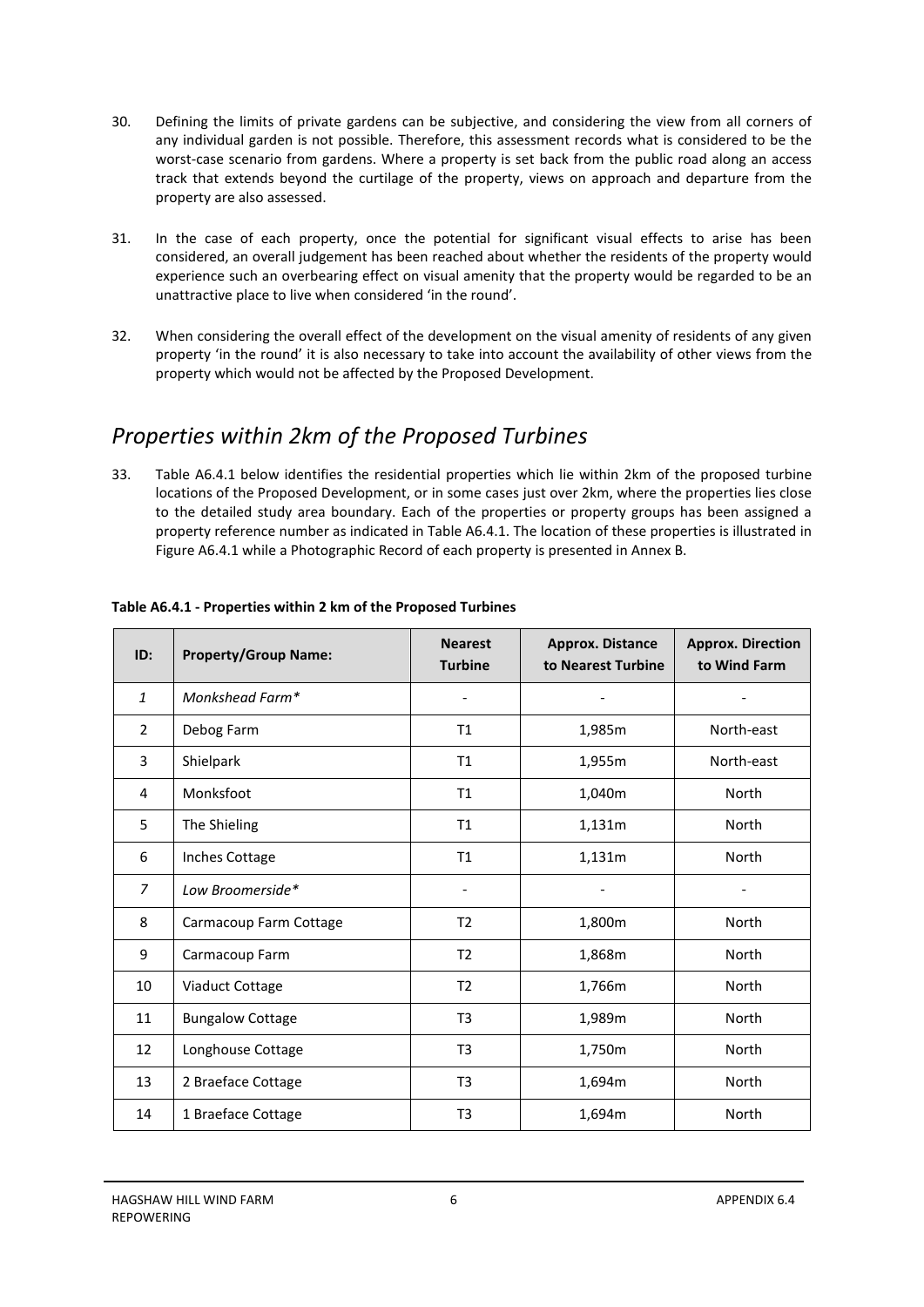| ID: | <b>Property/Group Name:</b>      | <b>Nearest</b><br><b>Turbine</b> | <b>Approx. Distance</b><br>to Nearest Turbine | <b>Approx. Direction</b><br>to Wind Farm |
|-----|----------------------------------|----------------------------------|-----------------------------------------------|------------------------------------------|
| 15  | Properties on Driverholm Terrace | T <sub>3</sub>                   | 1,673m                                        | <b>North</b>                             |
| 16  | Properties on Ayr Road           | T <sub>3</sub>                   | 1,687m                                        | North-west                               |
| 17  | Properties on Hillview Crescent  | T3                               | 1,663m                                        | North-west                               |
| 18  | Tablestane                       | T <sub>3</sub>                   | 1,736m                                        | North-west                               |
| 19  | Properties at Hazelside Farm**   | T6                               | 2,044m                                        | North-west                               |
| 20  | Hazelside**                      | T <sub>6</sub>                   | 2,082m                                        | North-west                               |
| 21  | Hazelside Lodge**                | T <sub>6</sub>                   | 2,230m                                        | North-west                               |
| 22  | <b>Station House</b>             | T6                               | 2,239m                                        | South-west                               |
| 23  | Blackwood Cottage**              | T6                               | 2,191m                                        | South-west                               |

*\*It is understood that Property 1 Monkshead Farm is abandoned and no longer forms a residential property and that Property 7 Low Broomerside is owned by the Applicant and will be taken out of residential use.*

*\*\*It is acknowledged that Properties 19-21 and 23 are owned by the Applicant and have an involvement in the scheme. However, for the purposes of this RVAS all properties have been assessed in the same manner irrespective of any involvement or otherwise.*

# <span id="page-8-0"></span>*Assessment of Effects*

- 34. The following section presents the information gathered through field survey and desktop study, and provides detailed analysis and discussion of the effects on visual amenity likely to be experienced during the operational phase of the Proposed Development, for each property or group of properties, within 2 km.
- 35. The assessment of effects states the worst-case scenario (winter views) unless otherwise stated but vegetative screening is discussed when it is likely that this will make a considerable difference to the visual effect between seasons. Figures A6.4.3 to A6.4.13 illustrate aerial imagery alongside the horizontal extent and various distances between each property and the proposed wind turbines.

# *Property 1 - Monkshead Farm*

36. Monkshead Farm lies to the west of the wind farm site, accessed via a long track running adjacent to Monks Water. It is understood that the farm is abandoned and no longer forms a residential property. There would therefore be no effect on residential amenity at this location.

# *Properties 2 and 3 - Debog Farm and Shielpark*

37. Debog Farm and Shielpark lie adjacent to each other in a small steading, just off the A70 to the southwest of the site, around 2km from the nearest Proposed Development turbine. The properties lie on the lower slopes of Sheil Hill, towards the foot of the Douglas Water valley through which the A70 runs in an east-west orientation. The properties are aligned such that their primary orientation faces southwards, across the valley and away from the Proposed Development. Any potential for views of the turbines from windows which do allow views towards the north-east, would be partly obscured by the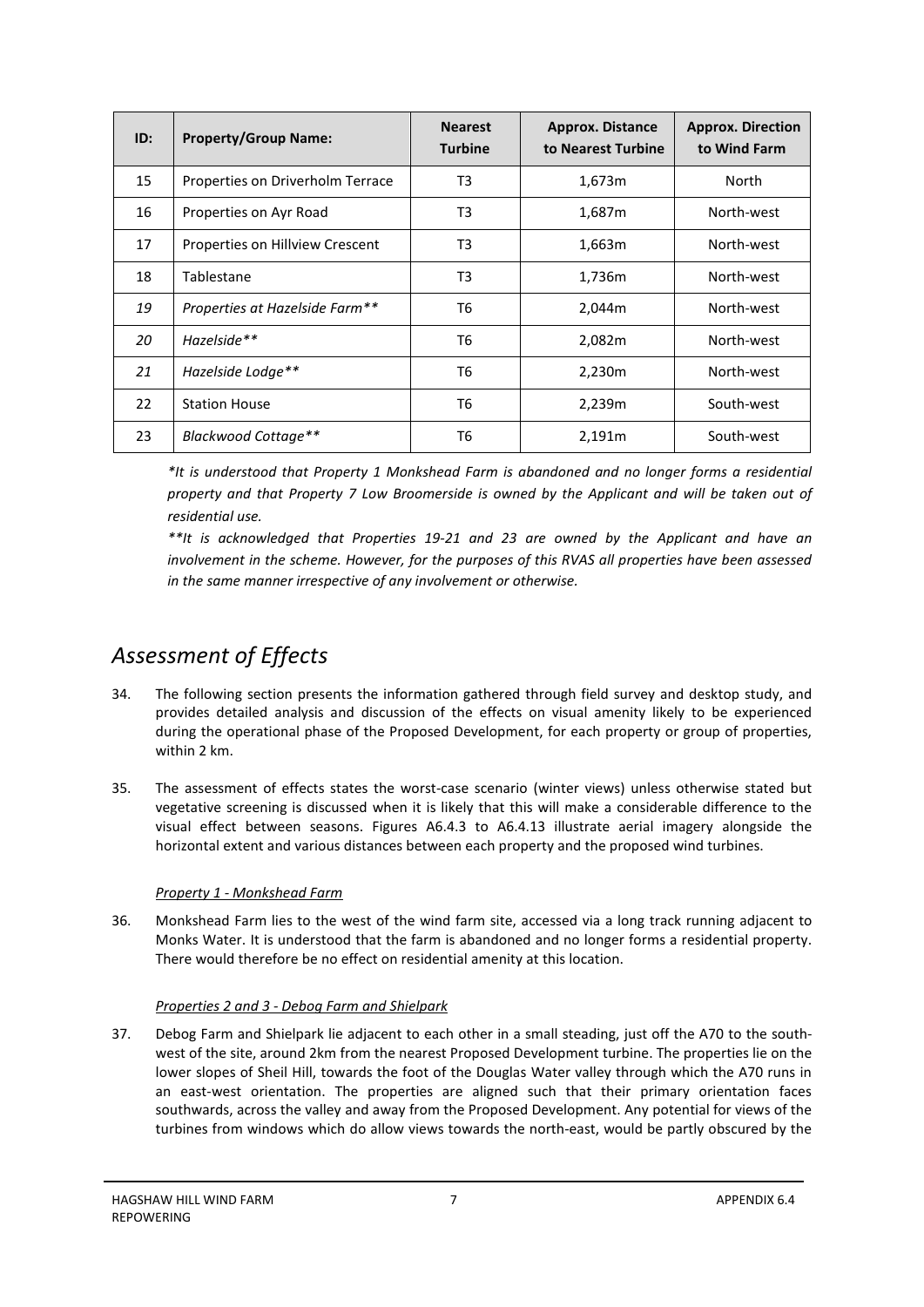topography of Sheil Hill and also Strawberry Hill (on which part of the operational Galawhistle Wind Farm is located) which lie between the properties and the site.

38. As demonstrated in the wireframes included at Annex A, there would be the potential for views of no more than a few blade tips of the proposed turbines, lying beyond the existing Galawhistle turbines, the nearest of which would lie towards the summit of Strawberry Hill. It is therefore considered there would be no more than a minor effect on the visual amenity of the properties.

## *Property 4 - Monksfoot*

39. Monksfoot lies just to the north of the A70, adjacent to the Monks Water, south of Strawberry Hill. It is located south-west of the site, with the nearest turbine just over 1km away. The primary orientation of the property faces south-east away from the site towards the A70, with the rear elevation is oriented in the direction of a number of the existing Galawhistle turbines. There is one small window on the northeastern orientation of the property which would have a direct view towards the proposed turbines, with one turbine (T1) a notable feature in the view, alongside the existing Galawhistle turbines, as demonstrated in the bare-earth wireframe included at Annex A. In the context of the primary orientation of the property being away from the site and the existing views of the Galawhistle turbines it is therefore considered there would be no more than a moderate effect on the visual amenity of the property, which would not be significant.

## *Properties 5 and 6 - The Shieling and Inches Cottage*

- 40. The Shieling and Inches Cottage are two properties within one building, just to the north of the A70 where it crosses the Monks Water, to the south of the site. The properties are orientated on a northsouth alignment, with their garden areas to the rear. The front facing aspect looks across a flat open area at the base of Strawberry Hill, periodically used for grazing sheep and until relatively recently the location of a set of rugby posts. Three existing Galawhistle turbines, at the top of Strawberry Hill, form a notable element of the view from the properties, with further Galawhistle turbines visible more obliquely to the north-west of Hareshaw Hill.
- 41. The nearest Proposed Development turbine lies around 1.1km away and would also lie above the lower slopes of Strawberry Hill which run down into the foreground of the view. As demonstrated in the bareearth wireframe included at Annex A, the turbines would form a notable element of the view, but in the context of the existing Galawhistle turbines, would not introduce a new feature which was not already an existing element of the experience from the properties. Given the orientation of the front of the properties is towards the site it is considered there would be a major effect on the visual amenity of the properties, which would be significant. However, in the context of the distance of the properties from the nearest turbine and as the turbines would appear to clearly relate to the landscape beyond the foreground, which screens out much of the development from view, it is not considered that there would be such a degree of effect that could be considered to be overbearing on the amenity of the residents.

### *Property 7 - Low Broomerside*

42. Low Broomerside lies to the south of the Proposed Development site, accessed via a long track running north-east from the A70. It is understood that the property is owned by the Applicant and will be taken out of residential use prior to commencement of the Proposed Development. There would therefore be no effect on residential amenity at this location.

# *Properties 8 and 9 - Carmacoup Farm Cottage and Carmacoup Farm*

43. Carmacoup Farm Cottage and Carmacoup Farm lie a short distance apart to the south of the A70 alongside the Douglas Water. The primary orientation of both properties is to the north across the valley bottom and beyond towards Longhouse Hill. Carmacoup Farm Cottage is a smaller, single storey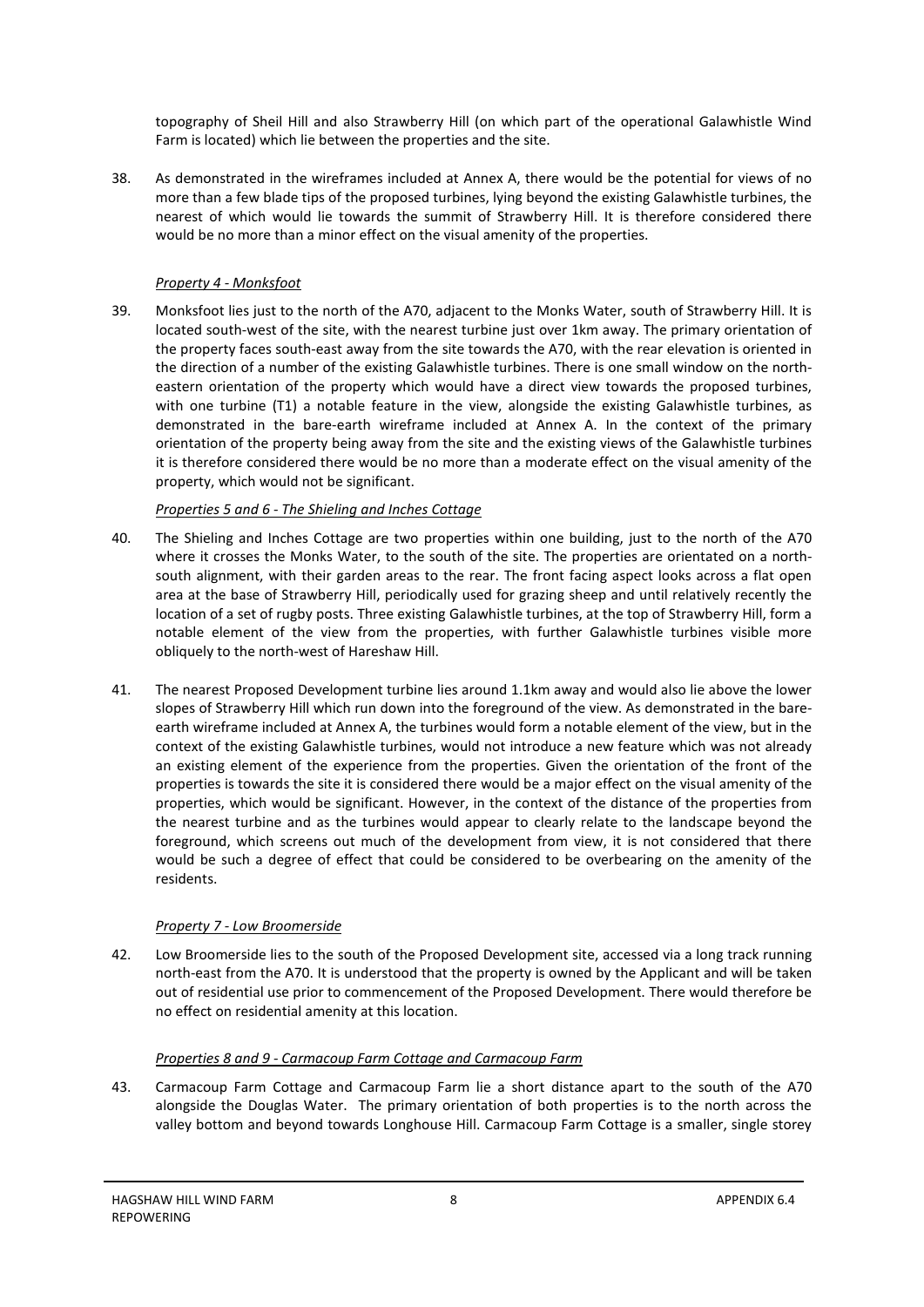dwelling, whilst Carmacoup Farm is a larger two story property. The views towards the site from Carmacoup Farm Cottage would be from the front doorway and two windows, with the views from Carmacoup Farm being from two windows on each floor, the doorway not being on the front aspect of the property. The Proposed Development turbines would be partly visible from the two properties, with the nearest lying around 1.8km away. As demonstrated in the bare-earth wireframe included at Annex A, the tops of the turbines (including some hubs and the tower of T1) would be seen above and partly screened by Longhouse Hill and would form a notable element of the view.

44. Given the orientation of the properties is towards the site it is considered there would be a major/moderate effect on the visual amenity of the properties, which would be significant. However, in the context of the distance of the properties from the nearest turbine and as the landscape in the foreground screens out much of the Proposed Development from view, it is not considered that there would be such a degree of effect that could be considered to be overbearing on the amenity of the residents.

### *Property 10 - Viaduct Cottage*

45. Viaduct Cottage is a small single storey dwelling located immediately adjacent to the A70, 1.7km to the south of the site. The property lies at the foot of the steep southern slope of Longhouse Hill which serves to fully screen any potential views of the turbines. There would therefore be no effect on residential amenity at this location.

## *Property 11 - Bungalow Cottage*

46. Bungalow Cottage lies just to the south of the A70, near to the entrance to the former Glentaggart Opencast coal site, around 1km to the west of Glespin. The single storey property is orientated northwards towards the site, however as demonstrated in the bare-earth wireframe included at Annex A, the topography of Longhouse Hill, which lies between the property and the site, serves to screen all but the very ends of the blade tips of three turbines, which in practice would be highly unlikely to be noticeable during day to day use of the property. There would therefore be a negligible effect on residential amenity at this location.

# *Property 12 - Longhouse Cottage*

47. Longhouse Cottage is a single storey dwelling located at the westernmost extent of Glespin, immediately to the north of the A70. The property lies towards the foot of the south-eastern slope of Longhouse Hill which, as demonstrated in the bare-earth wireframe included at Annex A, would serve to fully screen any potential views of the turbines. There would therefore be no effect on residential amenity at this location.

# *Properties 13 and 14 - 1 and 2 Braeface Cottage*

48. Numbers 1 and 2 Braeface Cottage are two semi-detached properties, located on the northside of the A70, towards the western end of Glespin. The properties are orientated on a north-south alignment such that, their front aspect faces south, away from the turbines, with the rear and garden areas to the north. The properties lie on the south-eastern slope of Longhouse Hill, which rises sharply to the rear and would serve to screen the majority of the turbines, which lie around 1.7km to the north west. As demonstrated in the bare-earth wireframes included at Annex A, there would be no more than the end of the blade tips of a small number of turbines visible from either property and these may be screened in reality by vegetation in the rear gardens. There would therefore be no more than a minor effect on residential amenity at these properties.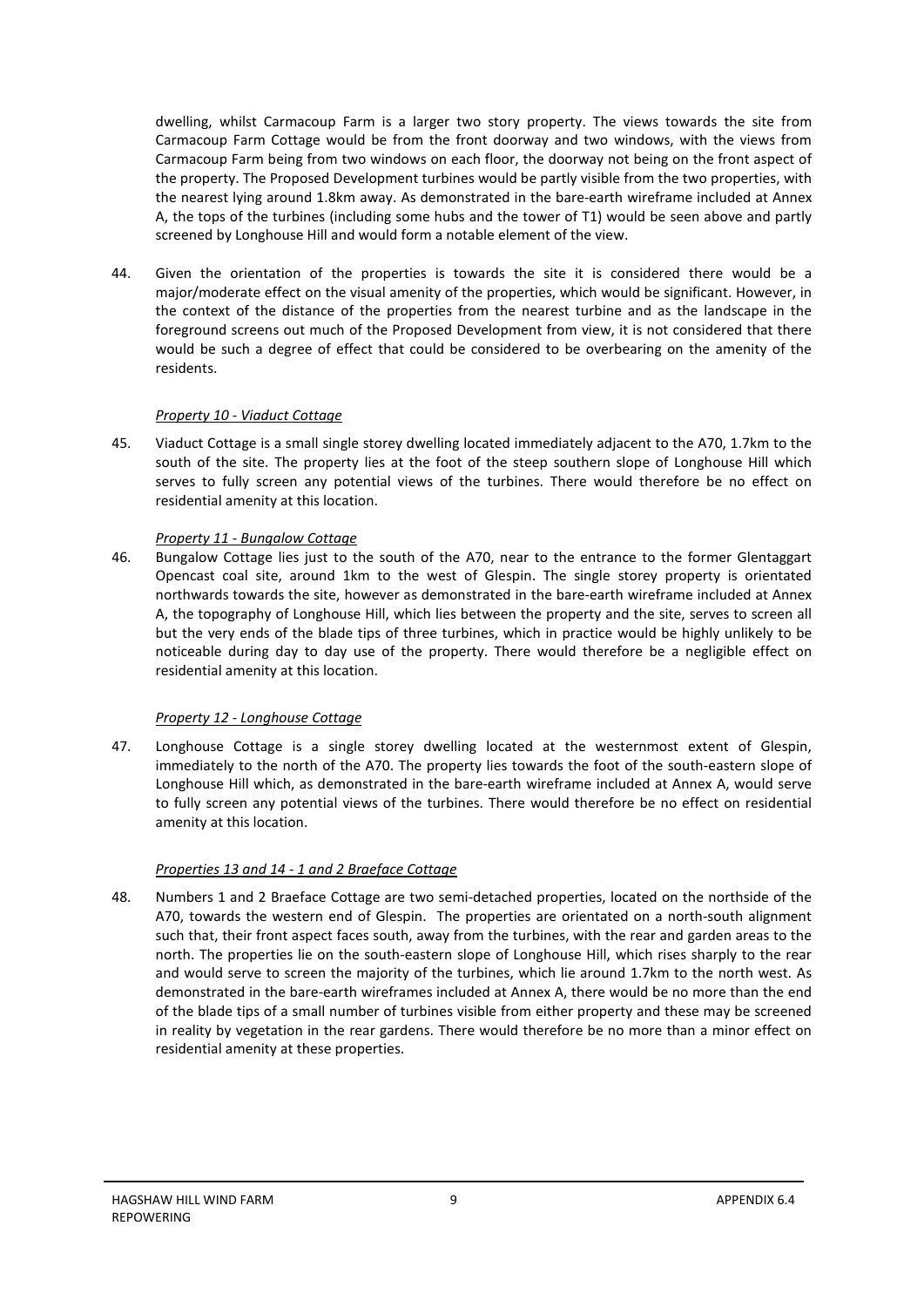#### *15 - Properties on Driverholm Terrace*

49. Driverholm Terrace is the name given to the western extent of the A70 as it passes through Glespin. The area currently includes a small number of properties, to south of the road with a previously consented development site which is currently unbuilt out, to the north. The former primary school lies adjacent on the northside of the road, where approval was granted for residential use in 2017. This area of Glespin lies towards the south-eastern slope of Longhouse Hill, which rises sharply to the north. This landform would serve to screen the majority of the turbines, which lie around 1.7km to the north west, as is demonstrated in the bare-earth wireframe included at Annex A. There would be no more than the end of the blade tips of a small number of turbines visible from the small number of properties in this area and these may be screened in reality by other buildings or vegetation in the foreground. There would therefore be no more than a minor effect on residential amenity at these properties.

### *16 - Properties on Ayr Road*

- 50. Ayr Road, is the name given to the A70 as it runs through Glespin and Group 16 represents a collection of around 15 properties located on the north side of the road towards the centre of the settlement. The landform to the rear of the properties, in the direction of the site, rises sharply which serves to limit the potential for views of the turbines. As is demonstrated in the bare-earth wireframe included at Annex A, views of the turbines would generally be limited to the blade tips of a small number of turbines, with no turbine hubs or towers visible. It is acknowledged that from the upper storey of the rear of the properties, there would be slightly greater visibility, but at a distance of around 1.7km from the properties and mostly screened by existing landform, the turbines would be a notable element of the view, but not one which was dominant.
- 51. Given there would be no view from the front aspect of the properties and views from rear gardens and ground floor windows are likely to be screened by rear garden fencing and vegetation, it is considered there would be no more than a minor effect on the visual amenity of these properties which would not be significant.

### *17 - Properties on Hillview Crescent*

52. Hillview Crescent lies to the north of the A70, Ayr Road, at the eastern end of Glespin. As suggested by its name the road faces directly on to the sharply sloping hillside which lies between the settlement and the site and which serves to severely limit the potential for views of the turbines. As demonstrated in the bare-earth wireframe included at Annex A, there would be no more than the end of the blade tips of a small number of turbines visible from any windows within the properties which face northwards. There would therefore be no more than a minor effect on residential amenity at these properties. It is understood that three of the properties on Hillview Crescent which are under the ownership of South Lanarkshire Council are also due to be demolished in the near future.

### *Property 18 - Tablestane*

53. Tablestane is a one and half storey dwelling, access directly off the A70, Ayr Road, at the eastern end of Glespin. The primary orientation of the property is to the south, across the Douglas Water valley, away from the proposed turbines. Views towards the site would be from rear facing windows, which look through the gaps between the properties on the adjacent Hillview Crescent and then towards the sharply sloping hillside beyond. As demonstrated in the bare-earth wireframe included at Annex A, there would be no more than the end of the blade tips of a small number of turbines visible from the property. There would therefore be no more than a minor effect on residential amenity at this location.

### *19-21 - Properties at Hazelside Farm and Hazelside Lodge*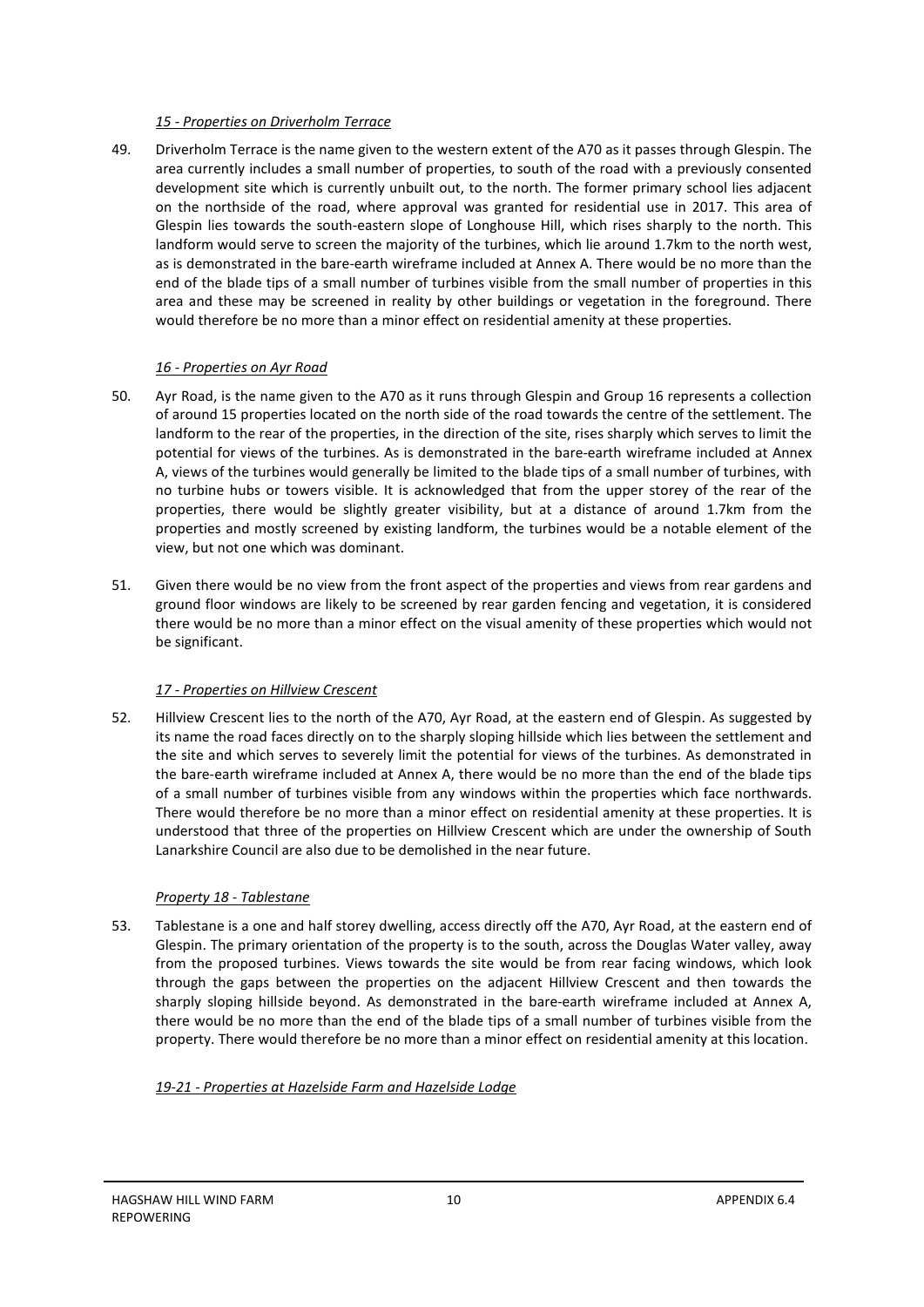- 54. The Hazelside Farm cluster of properties, lie off a private access track to the north of the A70, around 1km to the east of Glespin. In addition to the properties in the farm complex, there is one further property, Hazelside Lodge, which lies at the entrance adjacent to the A70.
- 55. Hazelside Lodge is orientated such that its primary views are across the Douglas Water valley, away from the proposed turbines. To the rear of the property, in the direction of the site, are mature trees which prevent any potential visibility of the turbines. There would be no effects on the visual amenity of this property.
- 56. Hazelside is a large dwelling, adjacent to the farm steading. The primary orientation of the property is also across the Douglas Water valley, away from the proposed turbines and like Hazelside Lodge is bounded by mature vegetation which would limit the potential for views of the proposed turbines. Where glimpsed views were possible, the existing Hagshaw Hill Extension turbines would already be an existing feature of the view, but as demonstrated in the bare-earth wireframe included at Annex A, the proposed turbines would be clearly apparent on the hillside at a distance of around 2km. Given the primary orientation of the property is away from the site, and with regard to the vegetation screening to the rear, it is considered there would be no more than a moderate effect on the visual amenity of the properties, which would not be significant.
- 57. The other residential property at Hazelside Farm has less vegetation screening between it and the site, although views would be partly screened by other farm buildings within the steading. Where views of the proposed turbines would be available from the property the existing Hagshaw Hill Extension turbines would already be an existing feature of the view, however as demonstrated in the bare-earth wireframe included at Annex A, the proposed turbines would be clearly apparent on the hillside at a distance of around 2km. It is considered there would be a 'worst-case' major effect on the visual amenity of the property, which would be significant. However, in the context of the distance of the property from the nearest turbine, and the broad open landscape between the turbines and the property, it is not considered that there would be such a degree of effect that could be considered to be overbearing on the amenity of the residents.
- 58. It is also acknowledged that the properties at Hazelside Farm and Hazelside Lodge are all owned by the Applicant and have an involvement in the scheme.

# *22 - Station House*

- 59. This property is a bungalow, with all windows located on the ground floor. Existing vegetation currently provides screening of a number of the Hagshaw Hill Extension turbines, but as demonstrated in the bare-earth wireframe included at Annex A it is acknowledged that there would be the potential for views of the majority of the proposed turbines from those windows which allow a view to the west. The conservatory which provides views in a north north-easterly direction would however have no views of the Proposed Development.
- 60. It is considered there would be a 'worst-case' major effect on the visual amenity of the property, which would be significant. However, in the context of the distance of the properties from the nearest turbine, and the broad open landscape between the turbines and the property, it is not considered that there would be such a degree of effect that could be considered to be overbearing on the amenity of the residents.

# *23 - Blackwood Cottage*

61. This property is a two storey cottage with a conservatory. The primary orientation is to the north-west, such that any views towards the site from the front facing aspect would be oblique. The conservatory, lies on the north and northwest corner of the property such that the site would not be visible. Vegetation to the west of the property would offer substantial screening of views towards the turbines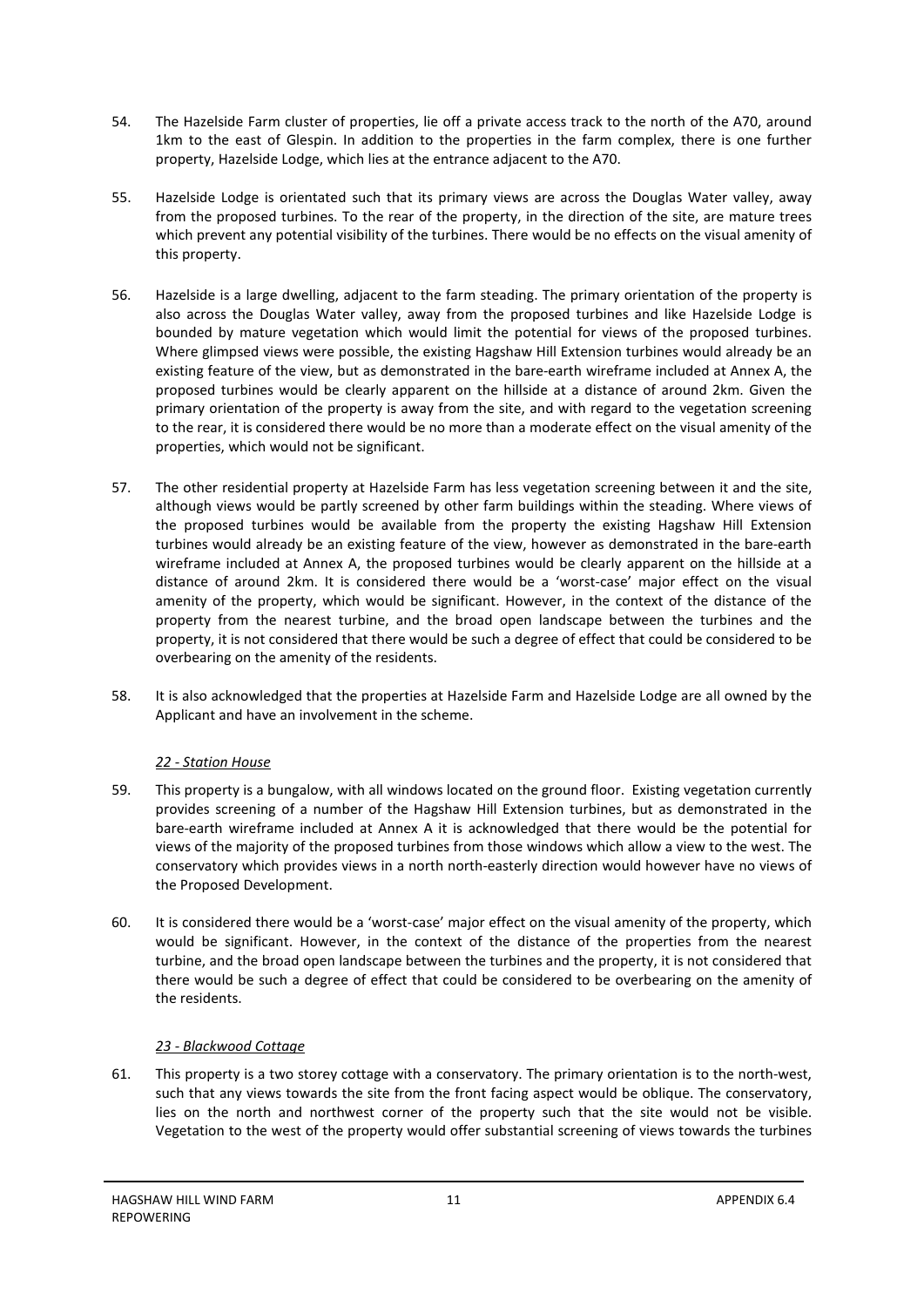such that there would be no potential for any more than a minor effect of the visual amenity of the residents.

62. It is also acknowledged that the property is owned by the Applicant and has an involvement in the scheme.

# *Summary and Conclusion*

63. Table A6.4.2 summarises the predicted worst-case level of effect on visual amenity resulting from the Proposed Development, from any view from the house and curtilage of each assessed property or group within 2 km of the nearest proposed turbine. The table also indicates if any of these effects are considered to be significant.

| ID:            | <b>Property Name:</b>               | Worst case effect from<br><b>Within the Property</b> | Worst case effect<br>from Curtilage | Significant | <b>Overbearing</b> |
|----------------|-------------------------------------|------------------------------------------------------|-------------------------------------|-------------|--------------------|
| $\mathbf{1}$   | Monkshead Farm*                     | n/a                                                  | n/a                                 | n/a         | n/a                |
| $\overline{2}$ | Debog Farm                          | Minor                                                | Minor                               | No          | <b>No</b>          |
| 3              | Shielpark                           | Minor                                                | Minor                               | No          | <b>No</b>          |
| 4              | Monksfoot                           | Moderate                                             | Moderate                            | No          | <b>No</b>          |
| 5              | The Shieling                        | Major                                                | Major                               | Yes         | <b>No</b>          |
| 6              | Inches Cottage                      | Major                                                | Major                               | Yes         | <b>No</b>          |
| $\overline{7}$ | Low Broomerside*                    | n/a                                                  | n/a                                 | n/a         | n/a                |
| 8              | Carmacoup Farm<br>Cottage           | Major/moderate                                       | Major/moderate                      | Yes         | No                 |
| 9              | Carmacoup Farm                      | Major/moderate                                       | Major/moderate                      | Yes         | <b>No</b>          |
| 10             | Viaduct Cottage                     | No effect                                            | No effect                           | <b>No</b>   | <b>No</b>          |
| 11             | <b>Bungalow Cottage</b>             | Negligible                                           | Negligible                          | No          | No                 |
| 12             | Longhouse Cottage                   | No effect                                            | No effect                           | No          | <b>No</b>          |
| 13             | 2 Braeface Cottage                  | Minor                                                | Minor                               | No          | <b>No</b>          |
| 14             | 1 Braeface Cottage                  | Minor                                                | Minor                               | No          | <b>No</b>          |
| 15             | Properties on<br>Driverholm Terrace | Minor                                                | Minor                               | <b>No</b>   | <b>No</b>          |

*Table A6.4.2: Summary of Effects on Visual Amenity*